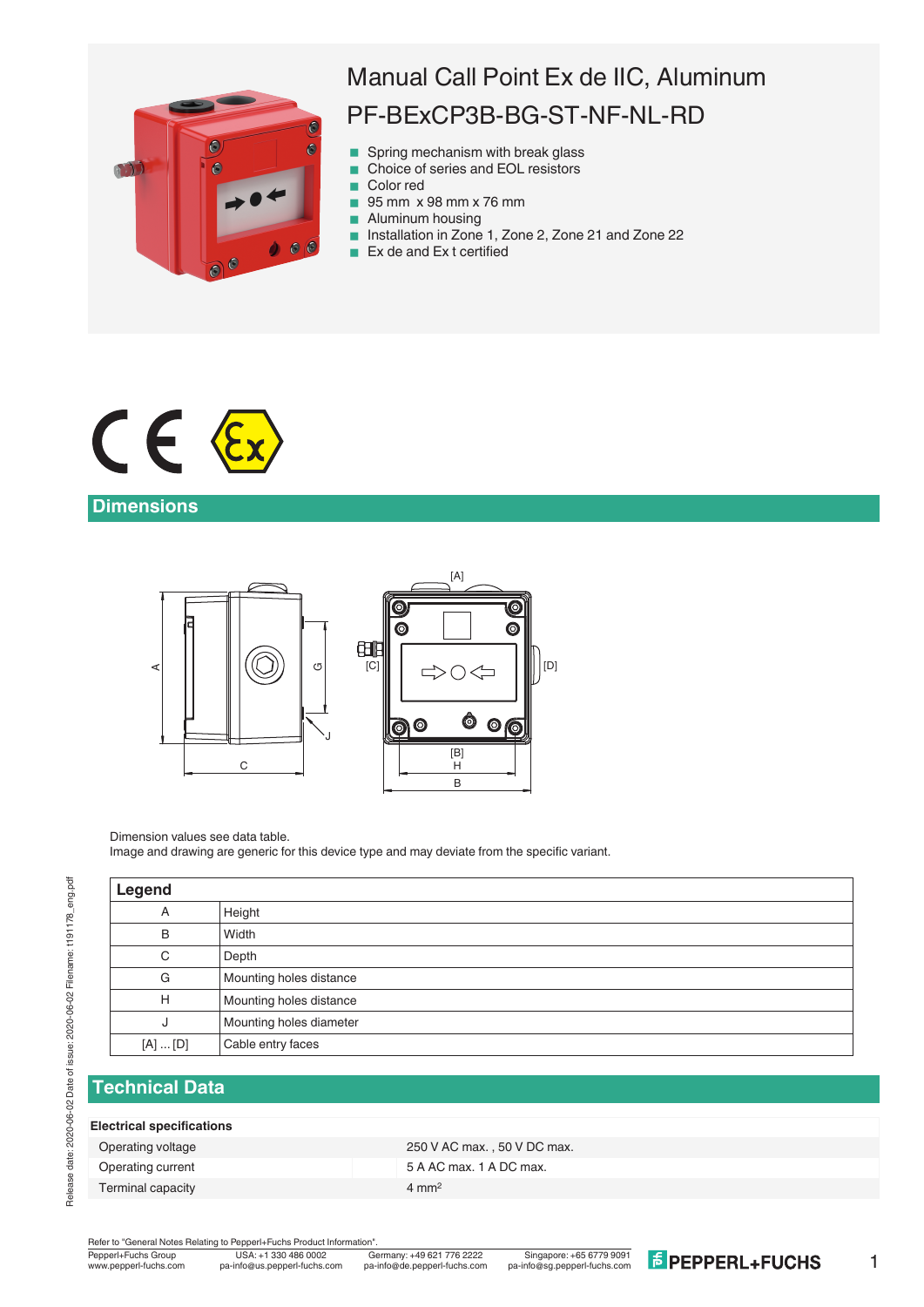# Manual Call Point Ex de IIC, Aluminum PF-BExCP3B-BG-ST-NF-NL-RD

**Technical Data**

| Line monitoring                                         | choice of series and EOL resistors on request                                                                       |
|---------------------------------------------------------|---------------------------------------------------------------------------------------------------------------------|
| Function                                                | spring mechanism, with glass protection                                                                             |
| <b>Mechanical specifications</b>                        |                                                                                                                     |
| Cover fixing                                            | M6 stainless steel socket cap head screws                                                                           |
| Degree of protection                                    | IP66                                                                                                                |
| Cable entry                                             | thru-holes direct through body                                                                                      |
| Cable entry face A                                      | $\overline{2}$                                                                                                      |
| M20 quantity<br>M20 series                              |                                                                                                                     |
| M <sub>20</sub> info                                    | Stopping Plugs, Plastic                                                                                             |
|                                                         | face A/B alternatively by rotating the lower enclosure section                                                      |
| Cable entry face B                                      | $\overline{2}$                                                                                                      |
| M20 quantity<br>M <sub>20</sub> series                  |                                                                                                                     |
| M <sub>20</sub> info                                    | Stopping Plugs, Plastic<br>face A/B alternatively by rotating the lower enclosure section                           |
|                                                         |                                                                                                                     |
| Cable entry face C                                      | $\mathbf{1}$                                                                                                        |
| M20 quantity<br>M <sub>20</sub> series                  |                                                                                                                     |
| M <sub>20</sub> info                                    | Stopping Plugs, Plastic                                                                                             |
|                                                         | face C/D alternatively by rotating the lower enclosure section                                                      |
| Cable entry face D                                      | 1                                                                                                                   |
| M20 quantity<br>M <sub>20</sub> series                  | Stopping Plugs, Plastic                                                                                             |
| M <sub>20</sub> info                                    | face C/D alternatively by rotating the lower enclosure section                                                      |
| Terminal assembly                                       |                                                                                                                     |
| Terminal capacity                                       | $4 \text{ mm}^2$                                                                                                    |
| Number of terminals per rail                            | 6                                                                                                                   |
| Material                                                |                                                                                                                     |
| Enclosure                                               | Aluminum                                                                                                            |
| Glass                                                   | $1.6$ mm                                                                                                            |
| Finish                                                  | painted red                                                                                                         |
| Seal                                                    | Rubber gasket                                                                                                       |
| Mass                                                    | 0.8 kg                                                                                                              |
| <b>Dimensions</b>                                       |                                                                                                                     |
| Height (A)                                              | 98 mm                                                                                                               |
| Width (B)                                               | 95 mm                                                                                                               |
| Depth (C)                                               | 76 mm                                                                                                               |
| Mounting holes distance (G)                             | 58.3 mm                                                                                                             |
| Mounting holes distance (H)                             | 78.4 mm                                                                                                             |
| Mounting holes diameter (J)                             | 5 <sub>mm</sub>                                                                                                     |
| Grounding                                               | internal screw joint M4                                                                                             |
|                                                         | external grounding bolt M5                                                                                          |
| <b>Ambient conditions</b>                               |                                                                                                                     |
| Ambient temperature                                     | $-4050$ °C ( $-40122$ °F)                                                                                           |
| Data for application in connection with hazardous areas |                                                                                                                     |
| EU-type examination certificate                         | SIRA 09 ATEX 3286X                                                                                                  |
| Marking                                                 | $\circledcirc$ II 2 GD<br>$Ex$ d e mb IIC $T^*$ Gb<br>$Ex$ t IIIC $T^{**}$ Db<br>T4 @ Ta +50 °C, T70 °C @ Ta +50 °C |
| <b>International approvals</b>                          |                                                                                                                     |
| <b>IECEx approval</b>                                   | <b>IECEx SIR 09.0121X</b>                                                                                           |
| GOST-R approval                                         | POCC GB.JB05.B03365                                                                                                 |
| <b>INMETRO</b> approval                                 | 10-IEx-0011X                                                                                                        |
| Conformity                                              |                                                                                                                     |
| Degree of protection                                    | EN 60529                                                                                                            |

Refer to "General Notes Relating to Pepperl+Fuchs Product Information".